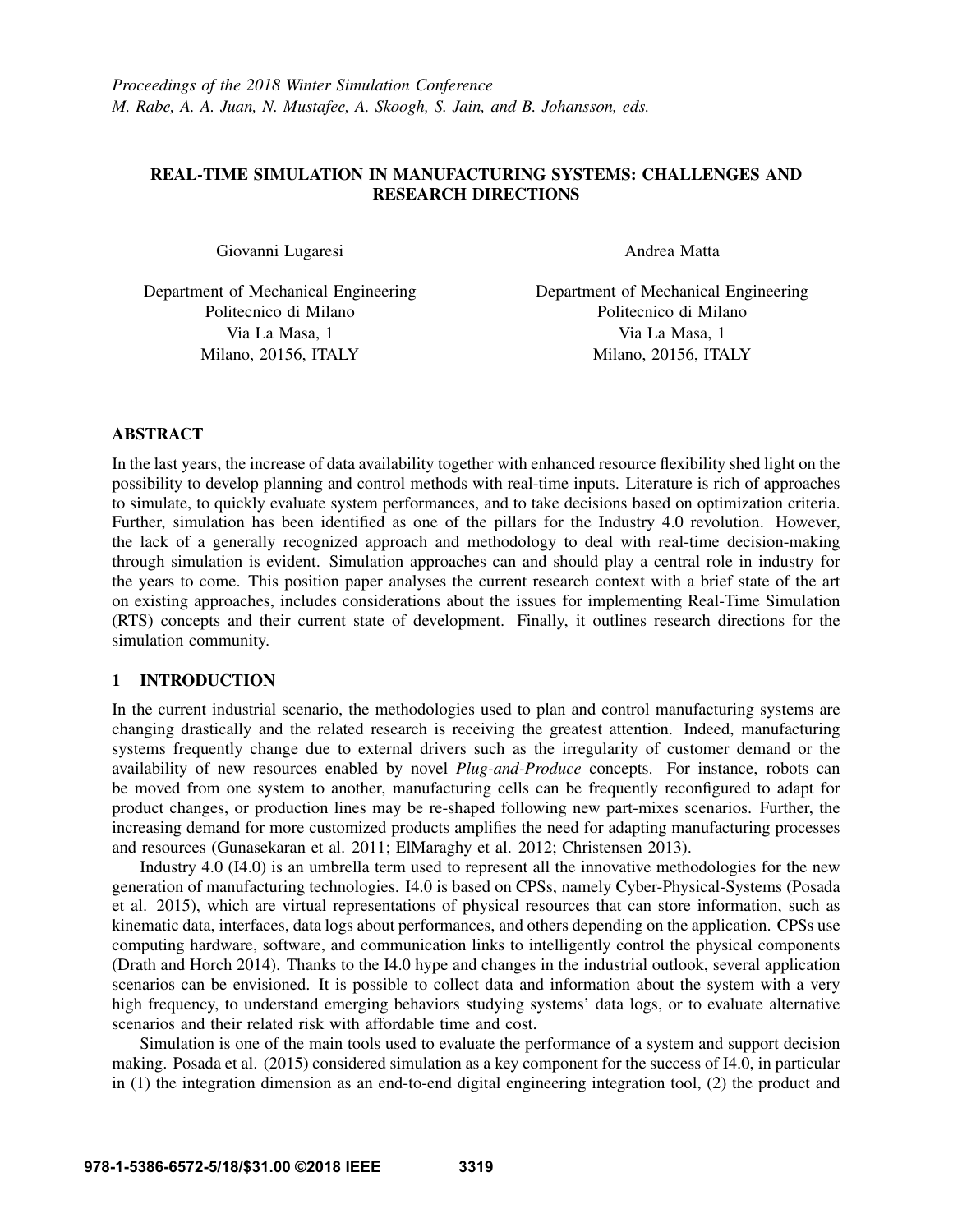production dimension as a decision making tool, and (3) the human factor level, as it can improve the work organization and design.

Thanks to the aforementioned developments in industry and research, it is possible to imagine a situation in which the shop floor status in many manufacturing companies could be instantly available anytime (Chen et al. 2016). Further, increasing computational capabilities enhance decision-making and reaction time, besides enabling the usage of performance evaluation tools like simulation for taking very-short-term choices. Some contributions referred to simulators as replications of how humans think, imagining different situations before taking actions (Roßmann et al. 2014). This is called the *Sense-Think-Act* paradigm (Siegel 2003).

In this context, Real-Time Simulation (RTS) is the research direction that best fits the aforementioned requisites. Literature is rich of exemplaric approaches using simulation for real-time production control. One of the most comprehensive reviews on CPSs in industry (Monostori et al. 2016) described the operation modes for Discrete Event Simulation (DES) models in production systems, dividing them into: (1) offline simulation, used for sensitivity analysis and robustness evaluation of production schedules prior their execution, (2) proactive simulation, used online with the aim of defining short-term actions after recognition of potential deviations from the optimal plan, and (3) reactive simulation, used online for the evaluation of alternatives after a disturbance has occurred. This paper will concentrate on the latter two points.

The aim of this paper is to outline the main issues which have emerged so far related to the application of RTS concepts, to identify which of them still constitute a challenge under the I4.0 framework, and to give propositions on which ones the simulation research community should put the greatest efforts on. The discussion is based also on the new features being introduced by I4.0 that will make extensive use of RTS and the role of simulation in the recent industrial shift. The rest of the paper is organized as follows. Section 2 identifies the main contributions in the literature and the main issues related to RTS implementation. Section 3 exposes the current components mentioned by the researchers in this field; Section 4 analyzes the challenges and issues to be solved in order to see the application of RTS and the related methodologies in industry in the foreseeable future; our final remarks are in Section 5.

### 2 BRIEF LITERATURE REVIEW ON RTS

In the manufacturing field, real-time Discrete Event Simulation (DES) has been defined as *"a computerized system capable of performing both deterministic and stochastic simulation in real-time or quasi real-time, to monitor, control, and schedule parts and resources in a discrete part manufacturing environment"* (Manivannan and Banks 1992).

Table 1 gathers the contributions on RTS we have analyzed from the literature, with no conceit of completeness. In this section, we wish to further interpret the main aspects which characterize RTS application with the aim to identify which problems have been addressed and which still remain an issue.

#### 2.1 RTS Frameworks

Manivannan and Banks (1991) proposed a framework for real-time control of a manufacturing cell using simulation, which can be considered as one of the first comprehensive analyses on the way RTS has to be approached. The same authors identified the challenges for the successful implementation of realtime simulation models to be (1) data collection, (2) model generation and auto-validation, (3) model synchronization and initialization, and (4) efficient proactive scheduling models. The aforementioned issues have been clinched in one of the most recent reviews on this topic (Yoon and Shen 2006), where a classification of RTS approaches has been presented.

More recently, other schemes have been proposed. Tavakoli et al. (2008b) proposed a framework providing three main features: (1) flexibility: the framework has to be general in terms of input data and utility function model (for example, the sample frequency of data can be determined dynamically); (2) real-time readiness: the framework aims to make an effective use of data available at present time for simulation modeling; (3) fast-forwardness: it is always possible to feed the simulation with different types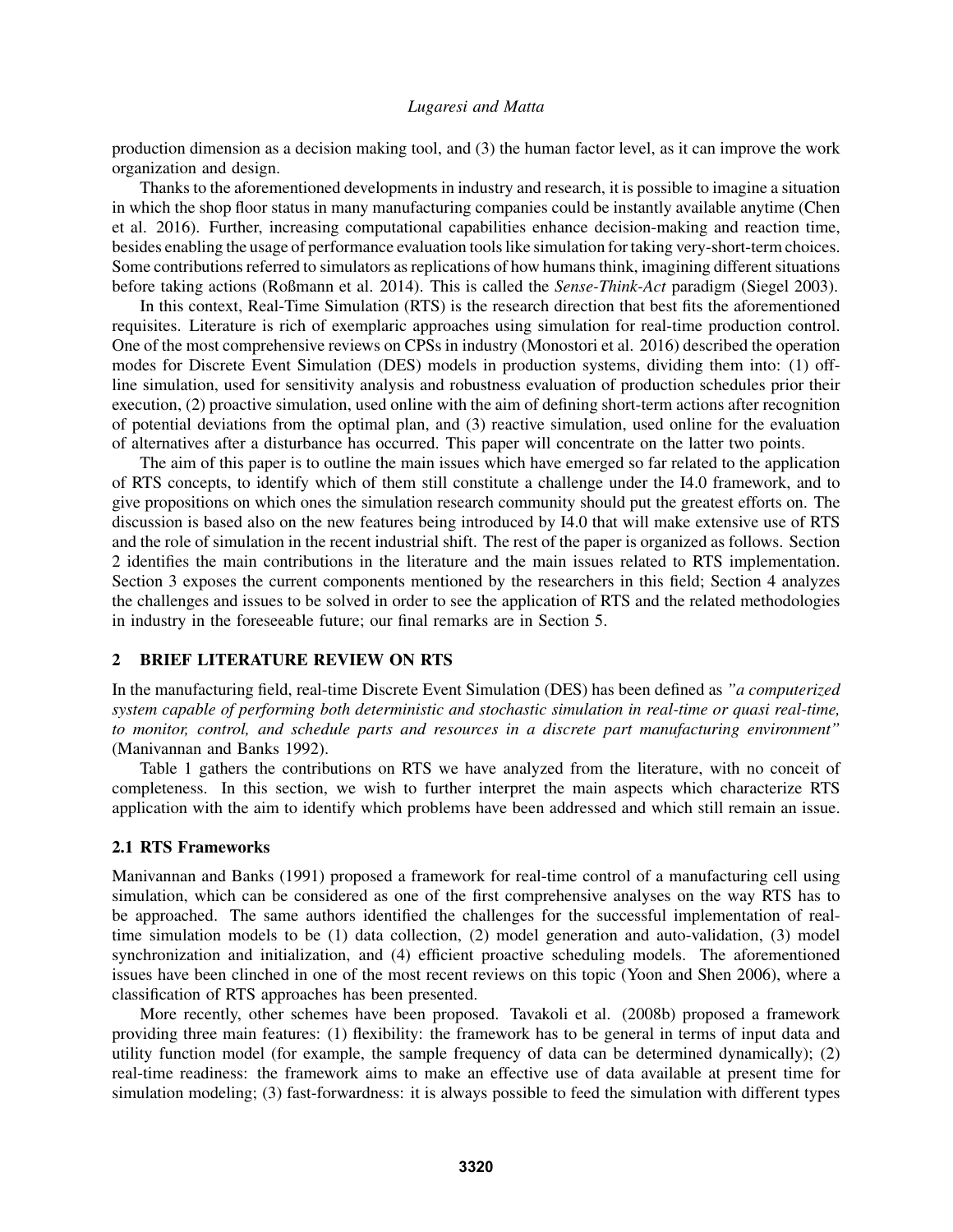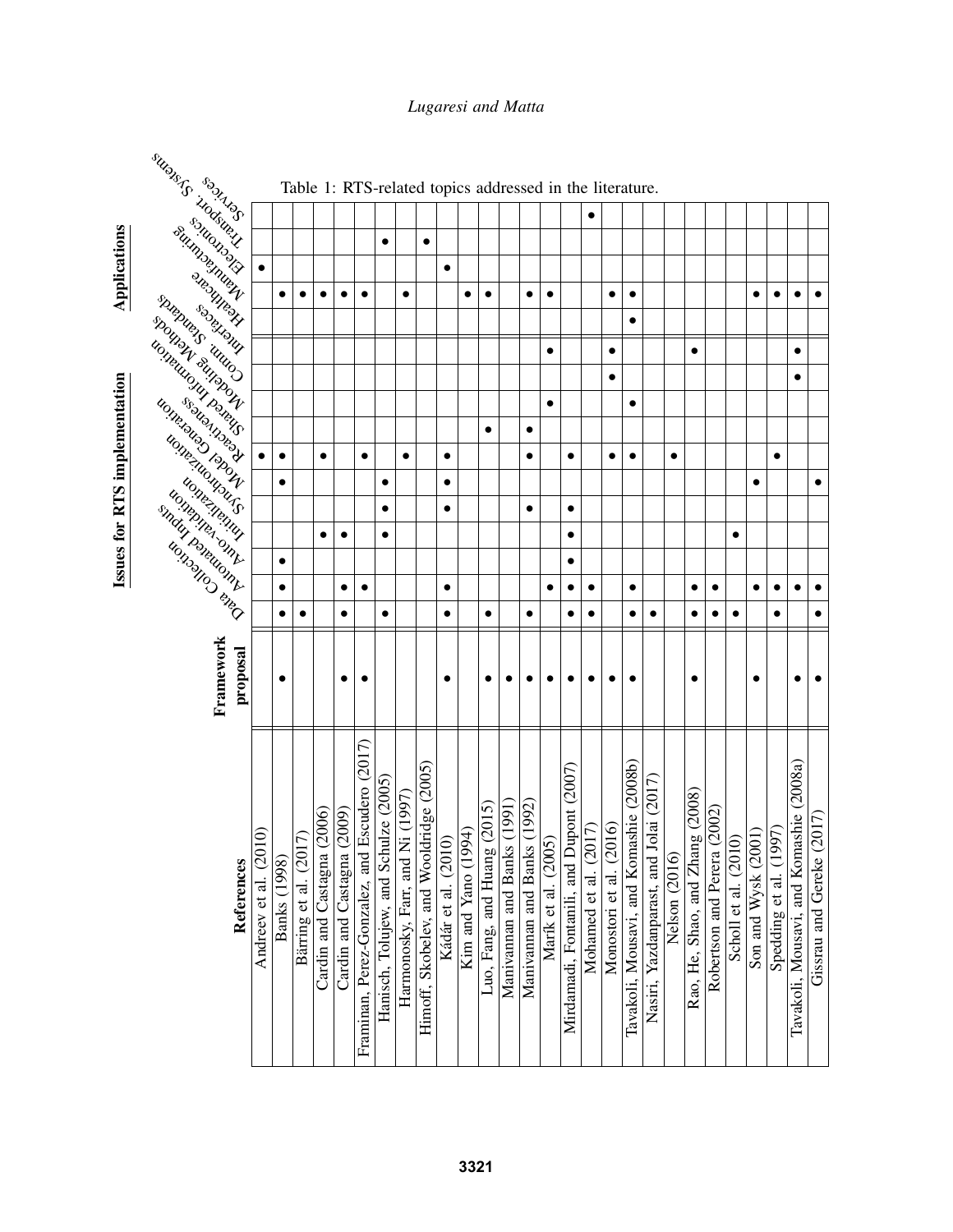of inputs to perform "what-if" analyses. Historical data may be stored as well to gradually improve the response time of the system. Mirdamadi et al. (2007) detailed the functionalities of a simulator for the real-time production control and described a procedure for monitoring and execution of production by using simulation to determine the best control alternative. Rao et al. (2008) described a novel real-time simulation system for real-time shop floor control. The framework relies on the relationship between the simulator and the Manufacturing Execution System (MES). The system can collect data from the physical shop floor and communicate with a scheduling controller through the MES. It is also shown how the software infrastructure of a MES may incorporate RTS functionalities.

Further contributions about RTS architectures may be found in Mullarkey et al. 2000, Rabbath et al. 2000, Lee and Fishwick 2001, and Tavakoli et al. 2008a. All the frameworks are based on real-time input data acquired while the real system is evolving, and decisions must be made as soon as the problems are identified in the system. Therefore, the simulation-optimization loop is required to have fast-answer capabilities. For example, for the evaluation of the best control policies, every alternative policy that is generated for comparison has a corresponding simulation model for estimating its performances. Each of these models has to provide a sufficient statistical warrant that the performances are valid, therefore dedicating enough replications to its experiments. Most of the authors in the literature refer to computational time and, in general, fast answering capabilities, as one of the main issues to be solved for making RTS possible in the practice (see Table 1).

## 2.2 Data Collection

Data collection is one of the most time-consuming practices done at the beginning of a simulation project. Therefore, the optimization of this phase regards also non-real-time approaches. For example, Robertson and Perera (2002) proposed to automatically collect input data for a simulation model, thus saving a lot of valuable modeling time. The authors discussed on how to revisit the data input procedures for simulation and conjectured about hastening data-input phases through an intermediate database between ERP system and simulation input data. Tavakoli et al. (2008a) posed the foundation for a *flexible data input management system* as a vital part of a generic solution for quick-response decision making. The aim is to generalize the input procedure and make it applicable to a wide variety of manufacturing environments. More recently, Barring et al. (2017) proposed *Value Stream Mapping* as a support to the initial data collection. The approach maps all the production phases as seen from the customer's perspective, then follows the value stream, drawing the processing steps and collecting data. Next, it evaluates the availability of data in the production system, and as the final step classifies the data into categories depending on availability. Still, this method cannot provide dynamic datasets for DES models.

#### 2.3 Model Synchronization

Synchronization is the way to guarantee that the digital versions of real systems can reflect the current status of the system at any moment in time (Cardin and Castagna 2009). Moreover, in flexible and reconfigurable systems these updates shall be done in an automated way (for instance to adapt to a plugin of a machine, or the deterioration of a machine that leads to slower processing times). The exploitation of a digital model of a factory, coupled with a continuous synchronization of the information coming from the real system, has been previously addressed by Kádár et al. (2010). The authors identified the following problems to be tackled: (1) the acquisition and validation of the input data, (2) the responsiveness of the analysis, and (3) the capability of creating a snapshot of the real system to initialize the simulation model. In particular, the first and third point highlight a data synchronization and consistency problem between the real and the virtual environment. The synchronization between the system and its digital alter can be carried out in three ways (Banks et al. 2000): (1) by obtaining data continuously and connecting the data collection devices to an input data processor with the simulation software, (2) by developing a simulation model for each of the entities, resources, and queues, and restricting data collection activities to those altering temporal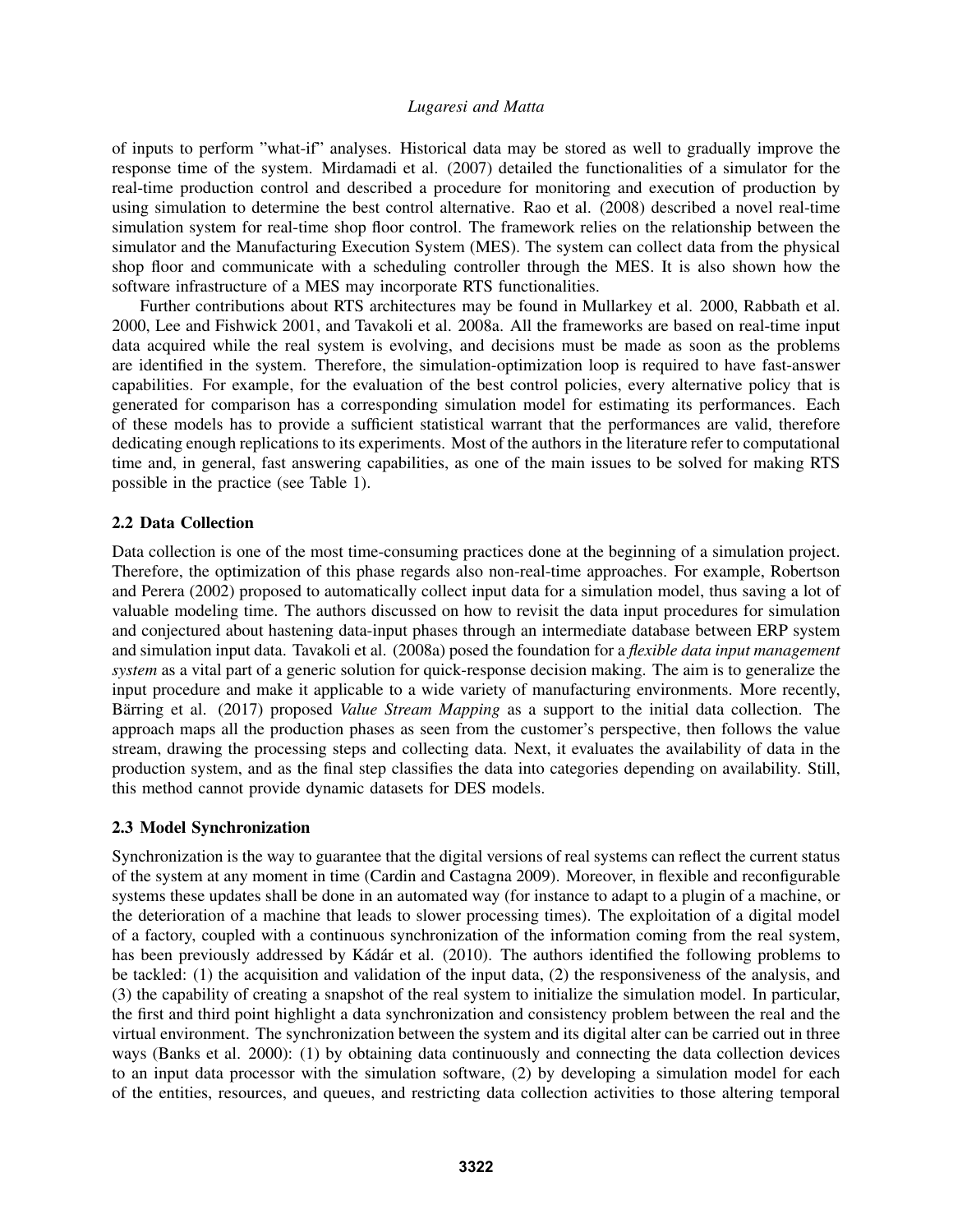information, and (3) by making use of past, future and current event lists (e.g., in the case-study described by Manivannan and Banks 1991). The aforementioned notions are strictly related to the *cyber-physical equivalence* concept, a term used in the I4.0 literature that refers to the fact that the virtual and physical dimensions coexist and are synchronized in time (Roßmann et al. 2014).

# 2.4 Initialization

Initialization denotes the guarantee that simulation models refer to the same initial point in time, to assure that alternative production policies can be effectively compared. In order for the statistics of the alternative policies performance to be comparable to the ones of the real system, the real-time simulation must be initialized to the current real system state, or at least to the same state occurred in a certain time frame. Therefore, all real-time simulators do not start from an empty state, rather from a state in reality, in which all the variables of the model have to be set to the values of physical quantities at present time, thereby representing their initial values (Hanisch et al. 2005).

#### 2.5 Validation

Planning and control activities using RTS typically rely on the assumption that a simulation model for the real manufacturing system exists and has withstood the validation process (Davis 1998). In a real-time scenario, the validation has to be performed with respect to the data representing the current state of the system. Auto-validation is the process through which the simulation models used in real-time are checked before being used to take decisions. Davis (1998) reasoned about the similarity of an auto-validation process to a system identification element in controllers for time-varying, continuous state systems (Ljung 1998). Identification means to estimate how the real process behavior is at the moment, in particular identifying mathematical formulations among the system variables and response performances. When no mathematical formulations of the system behavior are available, system identification usually works with gradient-based approaches (Davies 1970).

## 2.6 Applications

One of the most notable applications for RTS concepts in production systems is scheduling. The main idea behind the real-time scheduling using simulation is well described in Figure 1, taken from Rao et al. (2008). The system status is monitored by a supervisor module, which triggers the execution of scheduling algorithms. The scheduling solutions are passed to a simulation module, which evaluates the solutions and passes the definite ones to the execution controller, implementing them at system level.

Kim and Yano (1994) developed a job dispatching rule which varies dynamically based on information from DES models that evaluate a set of candidate rules. The authors implemented a threshold-based control rule. The control system periodically monitors the shop floor and checks the performance measures of the system. The selected dispatching rule is used until the difference between the actual performance and its estimation by simulation exceeds a given limit. Then, a new simulation is performed with the remaining operations in the system with the aim to select a new rule. Harmonosky et al. (1997) developed a heuristic approach to handle the jobs at the queue of a failed machine in a flow-shop system one by one, by considering newly arriving jobs at the failed machine until it is repaired. The method compares the expected waiting time at the failed machine with the expected waiting time at an alternative machine plus a penalty term due to rerouting time. It is worth to notice that the simulations are done off-line, long before any actual system breakdown occurs.

The authors of (Scholl et al. 2010) developed a high-fidelity simulation model built automatically through data queries. The simulation is used to increase the forecasting abilities of a semiconductor factory, with the aim of reducing the WIP waves occurring due to preventive maintenance schedules, which are formally done with limited if not missing information over the expected future system's status.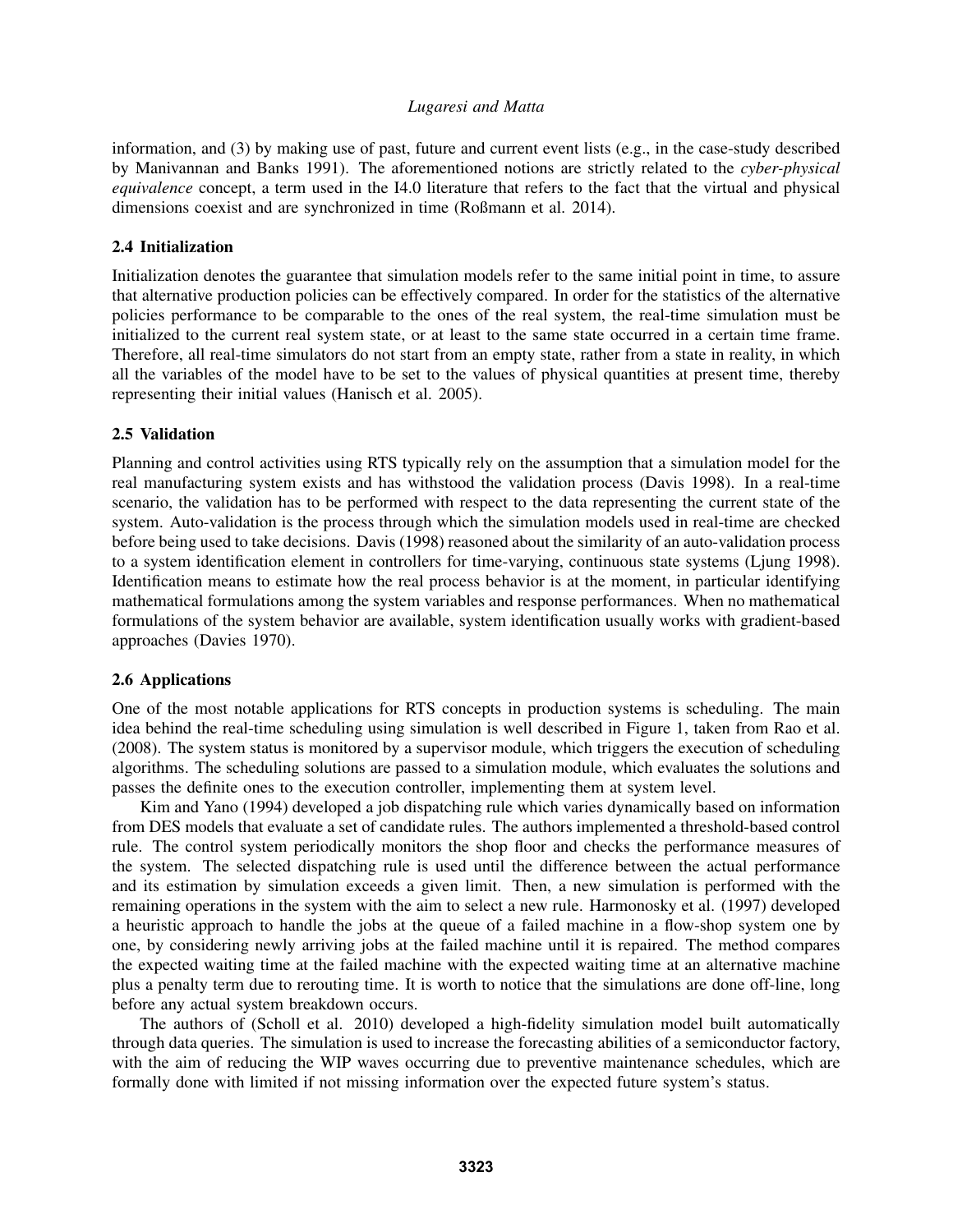*Lugaresi and Matta*



Figure 1: RTS architecture from Rao et al. (2008).

Luo et al. (2015) proposed a framework for real-time scheduling using the *ubiquitous manufacturing* concept. The authors used RFID technologies to facilitate shop floor conditions visibility and reduce uncertainties in scheduling. Framinan et al. (2017) proposed to use real-time production data in a flowshop scheduling problem. The method uses data coming from the first machine in the system to estimate the rest of the system utilization state. Then, it uses this knowledge to create a batch of products to be sent to the first machine. It is assumed that the computational time is enough to elaborate and take decisions.

Other applications of RTS in other fields of industry can be found as well. Spedding et al. (1997) focused on the development of a simulation model which can be linked with a cell controller to achieve online adaptive control capabilities. The application case is a keyboard assembly cell. For each decision option, a simulation run is executed. The results of the simulation are evaluated and the best option candidate is selected. The authors drew attention to the time horizon of the simulations as a critical point that is also linked with the computational time. Cardin and Castagna (2006) explored the decisional component of a production facility built for educational purposes: the system is a job-shop with six workstations connected with transporters equipped with tags. The study made use of two simulation models, one for aligning with the real system (digital twin) and another for proactive decision making, such as deciding the routing of parts on transporters. These decisions depend on many factors, such as the number of transporters in the station batch or stations breakdowns. The multitude of decision possibilities is reflected in the number of alternative simulators that are initialized to the main simulation state and run for a fixed time horizon. The pilot model will then proceed based on the results of these evaluations. Tavakoli et al. (2008b) described a demonstration environment representing a mixed-model production line of six consecutive stations. A digital twin of the system is modeled in Arena and RFID tags work as triggers to update the entity types and attributes in the simulation model. In Mohamed et al. (2017), the authors proposed a data-driven simulation framework for planning snow removal projects considering weather and truck-related data collected by real-time sensors. The authors developed a simulation engine to simulate operations based on input information extracted from sensor data, and used the simulation results to study different plowing operations scenarios. Other applications can be found also in different research fields, for example in ship-design (Marík et al. 2005), supply chain design (Himoff et al. 2005), and electronics (Andreev et al. 2010).

## 3 RTS-ARCHITECTURES

In this section, we show and describe in more detail two architectures for RTS (Figure 2), which are among the most influential works about RTS topics. We assume that a manufacturing system with a discrete process exists in a specific industrial context and has to be controlled according to a previously computed production plan.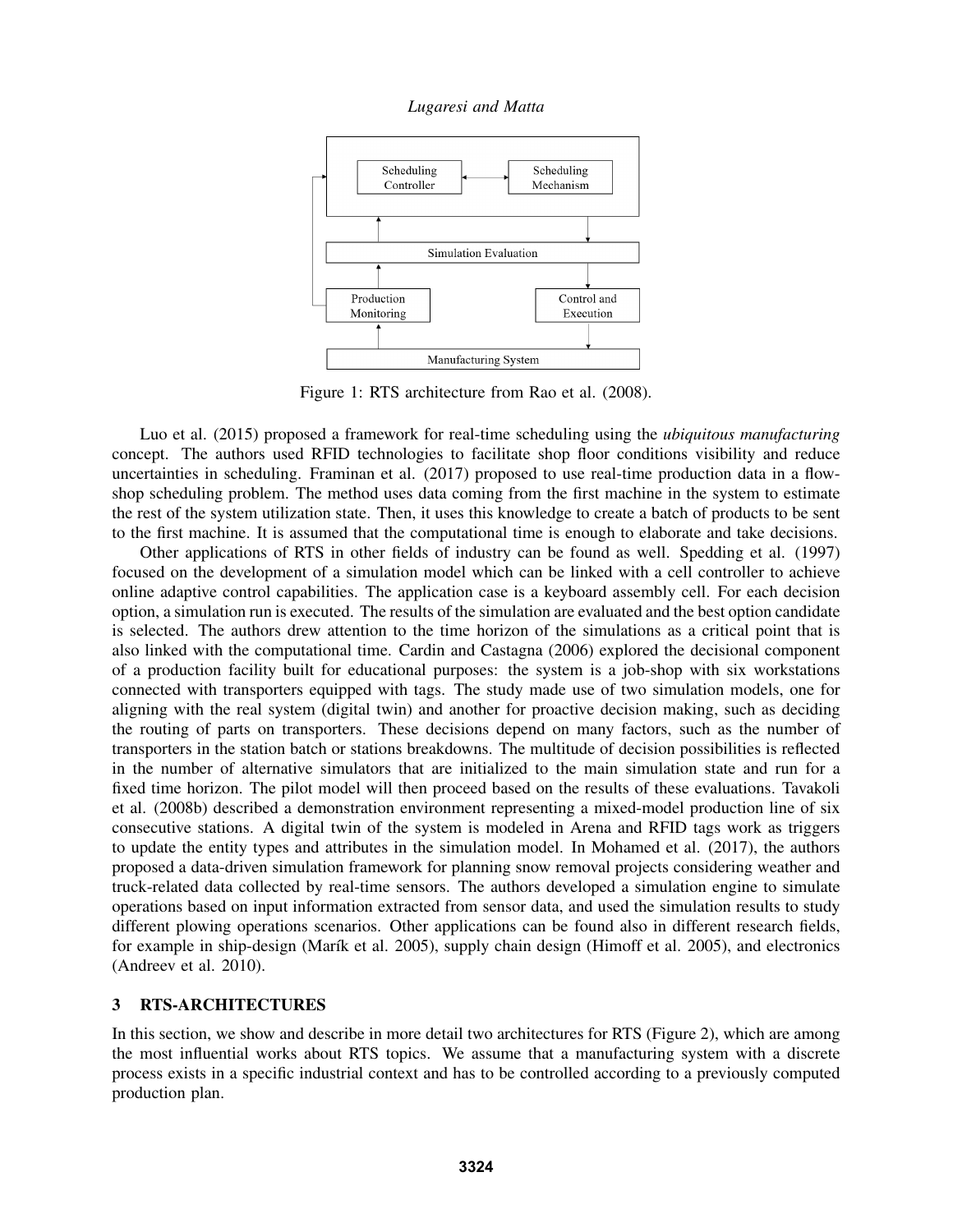

Figure 2: RTS architectures. (a) Manivannan and Banks (1991); (b) Monostori et al. (2007).

The first architecture (Figure 2a) is taken from Manivannan and Banks (1991). The main components of the platform are the following: (1) Data-collection hardware is made by sensors and devices to acquire data from the field. Notice that each manufacturing equipment that is represented in the simulation model must have its sensory hardware correspondent. (2) Static and dynamic databases (DB) contain machine and tool data, product data, maintenance data, performance measures, and they consist in the interface where information received from the sensors is connected to the virtual components representing the machine tool, either continuously or periodically. (3) The *Knowledge-base (KB)* is a database where the results obtained from previous simulation runs can be stored and retrieved to reduce the number of simulations. The authors suggest a structure of knowledge that allows for inheritance between similar components used in the system. Thus, when an item is added to the system, the level of knowledge about that resource is already available. Moreover, solutions already encompassed by the control system are stored and lay the foundations for the next decisions. Therefore, not all the events occurring in the system require a simulation campaign. For example, some critical events may have been already processed in the past and if the solutions applied in those cases are available and implementable, there is no need to launch new evaluations. (4) Simulation models (for the specific use-case, the authors refer to models characterizing the tool-wearing process of machining centers). The simulation runs are triggered by a model supervisor. (5) A cell controller. It interacts with the KB and retrieves the necessary input data to perform simulation using the model created. The cell controller updates the KB using the simulation outputs for future use.

The second structure is shown in Figure 2b and is taken from Monostori et al. (2007). Here, the data from the plant feed a general decision-making unit, composed by a production supervisor, a MES, a scheduler and a simulator, based on the database of the system status. The MES is interfaced with a factory simulator that evaluates the solutions before they shall be implemented.

By comparing the two architectures, we may state the following:

- Both architectures are compliant with the *Sense-Think-Act* paradigm.
- The first architecture considers explicitly the data collection and data input from databases.
- The second architecture centralizes the databases of the RTS loop and foresees the need of connection to other devices/ software components. With this perspective, we may state that the framework of Figure 2b is more I4.0-compliant.
- In the second framework, the MES (supervisor) is "closer" to the manufacturing system, and directly controls a simulator with no intermediate connections.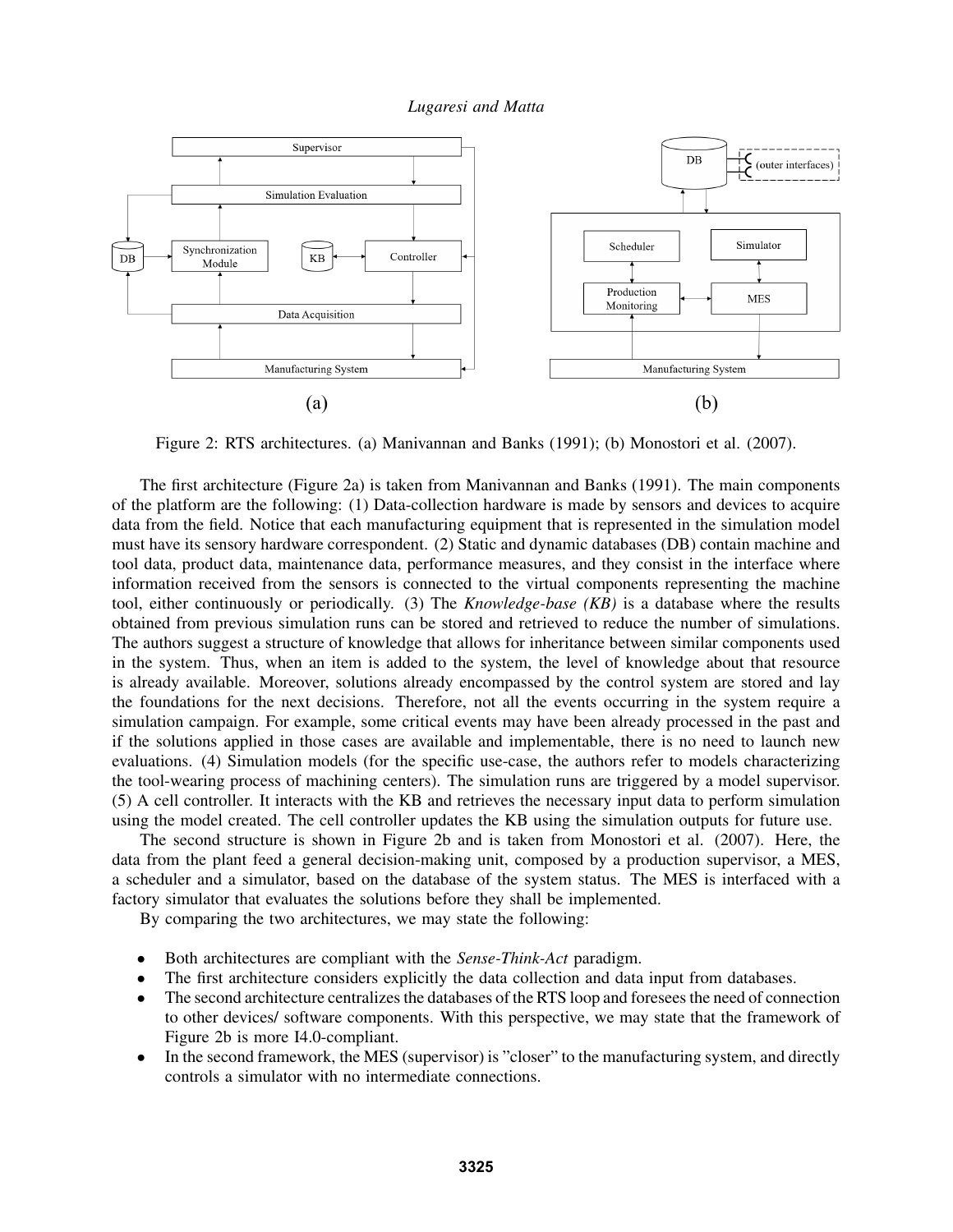The simulator of the second architecture can be seen from two point of views: (1) as a visualization of the system current performance, in a way a digital twin of the system; (2) as a tool for evaluating several scenarios.

## 4 RESEARCH DIRECTIONS FOR THE SIMULATION COMMUNITY

Most contributions of RTS approaches in the literature assume the availability of simulation models, often static or generated through configuration files. However, these methods have clear limitations in keeping the pace of current changes of manufacturing systems since the problem of outdated models is simply shifted upstream into the design phase of the simulation tools. Moreover, simulation models are very time-demanding in their building phase especially for the data collection activity. The high cost and time required for data collection often result in useless simulation models, because they are not promptly aligned with the system changes, hence their fame as *throw-away* models (Son and Wysk 2001). Therefore, the existing frameworks encounter their limits when used with high input frequencies and changeable system configurations. Following, we list our considerations about specific issues in RTS on which more research is still needed.

Data management. Real-time data in production management have been discussed in different contributions, such as in Waschneck et al. 2016. In general, the existing approaches for data collection do not take into consideration the real-time issues arising from big streams of data coming towards a centralized unit. As stated in a recent General Electric report (GE-Automation 2016), taking as example the manufacturing industry of personal care products, a typical real-life scenario can produce 152,000 data samples per second, equivalent to 4 trillion samples per year. Beside the dataset size issues, one has to consider that depending on the decisions to be made at the moment, different subsets of data may be needed. Thus, there is the need for an intelligent data-handling unit. Data collection and the related data transfer communication standards (e.g., IEC 61499) are a central topic in I4.0-related research (Xu et al. 2018; Gissrau and Gereke 2017).

Adaptability. Self-adaptive simulation models should have the ability to change their logic by observing the data from the manufacturing systems, i.e., event type, event occurrence time, and change in the resource states. This problem corresponds to finding the simulation model that best fits the data collected from the system, and hence to have the system simulator always aligned with the real system. The main problem in a real-time scenario is that the simulator will be subject to very frequent changes, and it may never reach the steady state. As a consequence, all the performance measures may have to be computed with a simulation in the warm-up phase. Hence, validation techniques have to be adapted taking into considerations this volatility of the simulators.

Model Generation. In certain cases, a simulator might not even exist and has to be created. Formal models (e.g., Entity Relationship Graphs or Petri Nets) can be used for simulation of manufacturing systems as their use allows for versatility in the level of detail. Indeed, recent techniques such as process-mining (Van der Aalst et al. 2004) are a promising field of research to pursue the goal of simulation model creation from a stream of data.

Validation. Concerning validation, still little research has been done for system identification with discrete-event models. The general feeling is that traditional validation techniques (Sargent 2009) are stagnant in the industrial practice, yet these methods may be no longer suitable. Indeed, simulation model validation is usually done offline while an RTS loop requires it to be done online and, if possible, automatically. Moreover, while the emphasis of traditional simulation validation techniques is put on a set of limited performance indicators (e.g., number of pieces produced in a time window), the new techniques will have to consider the validation of functions (e.g., utilization profile of a machine) to synchronize flows at critical resources. Also recent works (Zheng et al. 2014; Zheng and Julien 2015) point out that research studies for CPS validation and verification techniques have not been done yet. They present an empirical study that was conducted through interviews to CPS developers. It is also proposed to use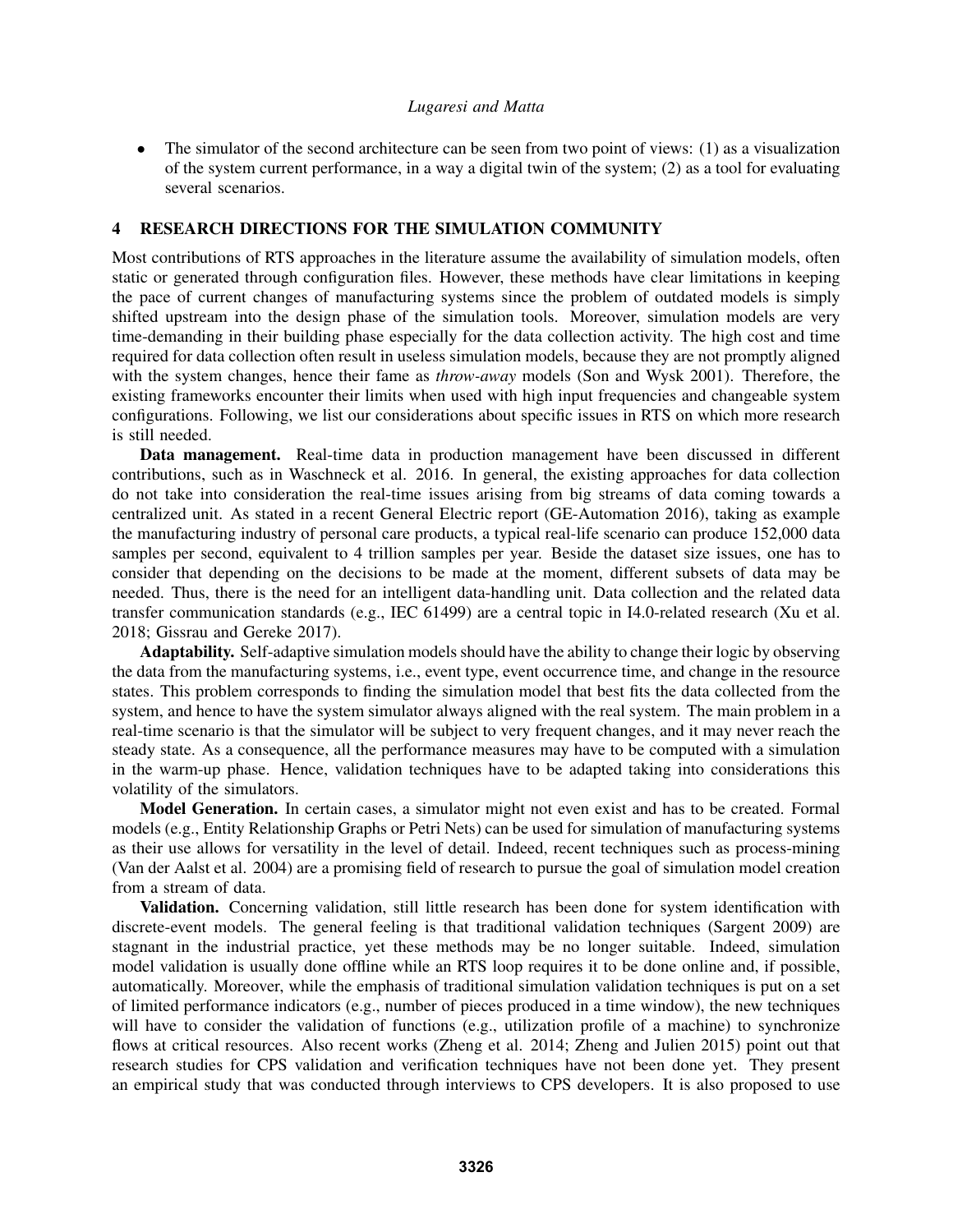real-time simulations of physical processes themselves as the validation tool suite for CPSs. However, quantifying the accuracy of the models of physical components remains a challenge (Jensen et al. 2011).

Reactiveness. Fast-answering capabilities – which are an issue also intraditional simulation-optimization approaches – remain a challenge and their development can further unlock application scenarios for RTS. Parallelization techniques are promising for satisfying the computational requirements, and are also mentioned by other authors who foresee the imminent application of these techniques in the practice (Nelson 2016). The speed of decision making can also be pursued by exploiting the availability of models with different levels of detail, for example, by giving precedence to the ones requiring lower computational effort when the required decision must be taken in a limited time; alternatively, surrogate models for fast estimation can be used. Indeed, recent research (Lin et al. 2016) shows that it is possible to make use of multiple sub-models of the system – both simulation-based and analytical – to increase the accuracy of the model in predicting system performance measures. A proper control of granularity can allow for creating simulation models at different fidelities. However, the proper use of multi-fidelity modeling in simulation-optimization is still an open issue (Han and Görtz  $2012$ ).

In summary, RTS can be already applied to current industrial problems and its advantages can be readily tested. However, its correct implementation providing the potentials of a real-time scenario evaluation tool is yet to be seen, since many issues still remain unsolved. I4.0 represents an opportunity to further stress the potential of simulation as well as a testbed where to seek answers for the aforementioned challenges.

## 5 CONCLUSIONS

In manufacturing, a real-time operation involves a combination of different operations, such as sensing, processing, data-transmission, and actuation. Simulation can fit this framework, provided that the methodologies used so far can be changed after the rise of new requirements. In this paper, we have described the main issues that arise when aiming to apply real-time simulation as a short-term decision-making tool for manufacturing systems. We have outlined the main steps yet to be done in research for the implementation of real-time simulation strategies. Simulation models will have to be adaptable to changes in system configurations, automatically generated if needed, and validated online before taking decisions, all guaranteeing short computation times and fast answers. These features have been found only in niche fields. The limitations of this work are related to the non-completeness of the literature review. The future developments will be dedicated to a structured literature survey for each component of the RTS framework.

#### **REFERENCES**

- Andreev, M., A. Ivaschenko, P. Skobelev, and A. Tsarev. 2010. "A Multi-agent Platform Design For Adaptive Networks of Intelligent Production Schedulers". *IFAC Proceedings Volumes* 43(4):78–83.
- Banks, J. 1998. *Handbook of Simulation: Principles, Methodology, Advances, Applications, and Practice*. New York. John Wiley & Sons.
- Banks, J., J. S. Carson, B. L. Nelson, and D. M. Nicol. 2000. *Discrete-Event System Simulation*. 3 ed. Upper Saddle River, New Jersey: Prentice Hall.
- Bärring, M., D. Nafors, D. Henriksen, D. Olsson, B. Johansson, and U. Larsson. 2017. "A VSM Approach to Support Data Collection for a Simulation Model". In *Proceedings of the 2017 Winter Simulation Conference*, edited by W. K. V. Chan et al., 3928–3939. Piscataway, New Jersey: IEEE.
- Cardin, O., and P. Castagna. 2006. "Handling Uncertainty in Production Activity Control Using Proactive Simulation". In *12th IFAC Symposium on Information Control Problems in Manufacturing*, INCOM 2006, May 17th-19th, St-Etienne, France, 579–584.
- Cardin, O., and P. Castagna. 2009. "Using Online Simulation in Holonic Manufacturing Systems". *Engineering Applications of Artificial Intelligence* 22(7):1025–1033.
- Chen, C.-C., C.-L. Chen, C.-Y. Ciou, and J.-X. Liu. 2016. "Communication Scheduling Scheme Based on Big-data Regression Analysis and Genetic Algorithm for Cyber-physical Factory Automation". In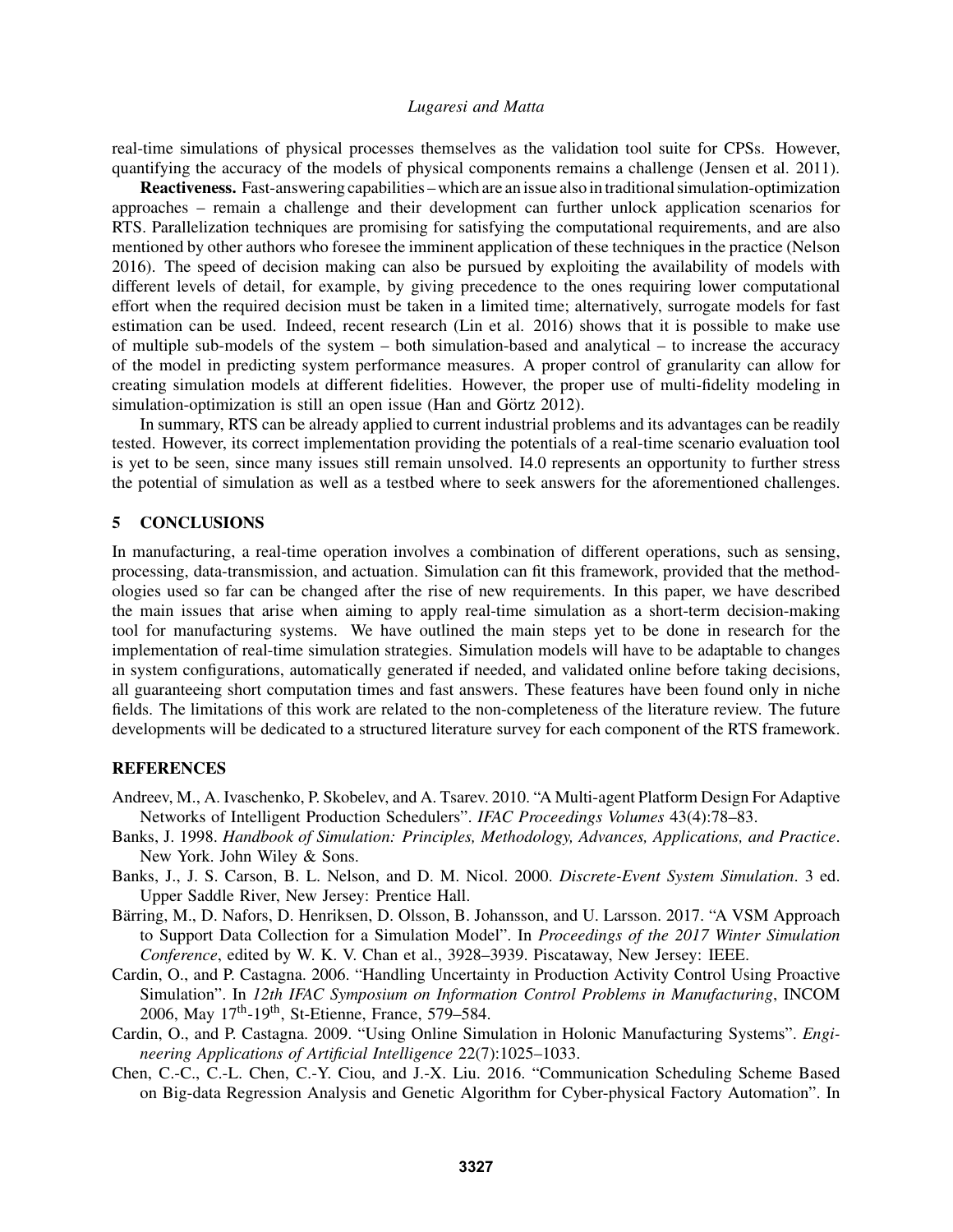*Proceedings of the 2016 IEEE International Conference on Systems, Man, and Cybernetics, October 9 th-12th, Budapest, Hungary*, 2603–2608. IEEE.

- Christensen, C. 2013. *The Innovator's Dilemma: When New Technologies Cause Great Firms to Fail*. Harvard Business Review Press, May 1st.
- Davies, W. 1970. *System Identification for Self-adaptive Control*. London: Wiley.
- Davis, W. J. 1998. "On-line Simulation: Need and Evolving Research Requirements". In *Handbook of Simulation*, edited by J. Banks, 465–516. New York: John Wiley & Sons.
- Drath, R., and A. Horch. 2014. "Industrie 4.0: Hit or Hype?[industry forum]". *IEEE Industrial Electronics Magazine* 8(2):56–58.
- ElMaraghy, H., T. AlGeddawy, A. Azab, and W. ElMaraghy. 2012. "Change in Manufacturing Research and Industrial Challenges". In *Enabling Manufacturing Competitiveness and Economic Sustainability*, 2–9. Berlin, Heidelberg: Springer.
- Framinan, J. M., P. Perez-Gonzalez, and V. F. V. Escudero. 2017. "The Value of Real-time Data in Stochastic Flowshop Scheduling: A Simulation Study for Makespan". In *Proceedings of the 2017 Winter Simulation Conference*, edited by W. K. V. Chan et al., 3299–3310. Piscataway, New Jersey: IEEE.
- GE-Automation 2016. "GE Automation: The Rise of Industrial Big Data". http://www.geautomation.com/ download/rise-industrial-big-data, accessed April 13th, 2018.
- Gißrau, M., and T. Gereke. 2017. "Transformation of Real-time Reporting Event Data to Long-term Simulation Models". In *Simulation in Produktion und Logistik*, edited by S. Wenzel and T. Peter, 393–402. Kassel: Kassel University Press GmbH.
- Gunasekaran, A., B. K. Rai, and M. Griffin. 2011. "Resilience and Competitiveness of Small and Medium Size Enterprises: An Empirical Research". *International Journal of Production Research* 49:5489–5509.
- Han, Z.-H., and S. Görtz. 2012. "Hierarchical Kriging Model for Variable-fidelity Surrogate Modeling". *AIAA Journal* 50(9):1885–1896.
- Hanisch, A., J. Tolujew, and T. Schulze. 2005. "Initialization of Online Simulation Models". In *Proceedings of the 2005 Winter Simulation Conference*, edited by M. E. Kuhl et al., 1795–1803. Piscataway, New Jersey: IEEE.
- Harmonosky, C. M., R. H. Farr, and M.-C. Ni. 1997. "Selective Rerouting using Simulated Steady State System Data". In *Proceedings of the 1997 Winter Simulation Conference*, edited by S. Andradottir et al., 1293–1298. Piscataway, New Jersey: IEEE.
- Himoff, J., P. Skobelev, and M. Wooldridge. 2005. "MAGENTA Technology: Multi-agent Systems for Industrial Logistics". In *Proceedings of the 2005 International Joint Conference on Autonomous Agents and Multiagent Systems, July 25th-29th, Utrecht, The Netherlands*, 60–66. New York: ACM.
- Jensen, J. C., D. H. Chang, and E. A. Lee. 2011. "A Model-based Design Methodology for Cyber-Physical Systems". In *Proceedings of the 2011 International Wireless Communications and Mobile Computing Conference, July 4th-8th, Istanbul, Turkey*, 1666–1671. Piscataway, New Jersey: IEEE.
- Kádár, B., A. Lengyel, L. Monostori, Y. Suginishi, A. Pfeiffer, and Y. Nonaka. 2010. "Enhanced Control of Complex Production Structures by Tight Coupling of the Digital and the Physical Worlds". *CIRP Annals* 59(1):437–440.
- Kim, Y. D., and C. A. Yano. 1994. "A Due-date-based Approach to Part Type Selection in Flexible Manufacturing Systems". *International Journal of Production Research* 32(5):1027–1043.
- Lee, K., and P. A. Fishwick. 2001. "Building a Model for Real-time Simulation". *Future Generation Computer Systems* 17(5):585–600.
- Lin, Z., A. Matta, N. Li, and J. G. Shanthikumar. 2016. "Extended Kernel Regression: A Multi-resolution Method to Combine Simulation Experiments with Analytical Methods". In *Proceedings of the 2016 Winter Simulation Conference*, edited by T. M. K. Roeder et al., 590–601. Piscataway, New Jersey: IEEE.
- Ljung, L. 1998. "System Identification". In *Signal Analysis and Prediction*, edited by A. Prochazka et al., 163–173. Berlin, Heidelberg: Springer.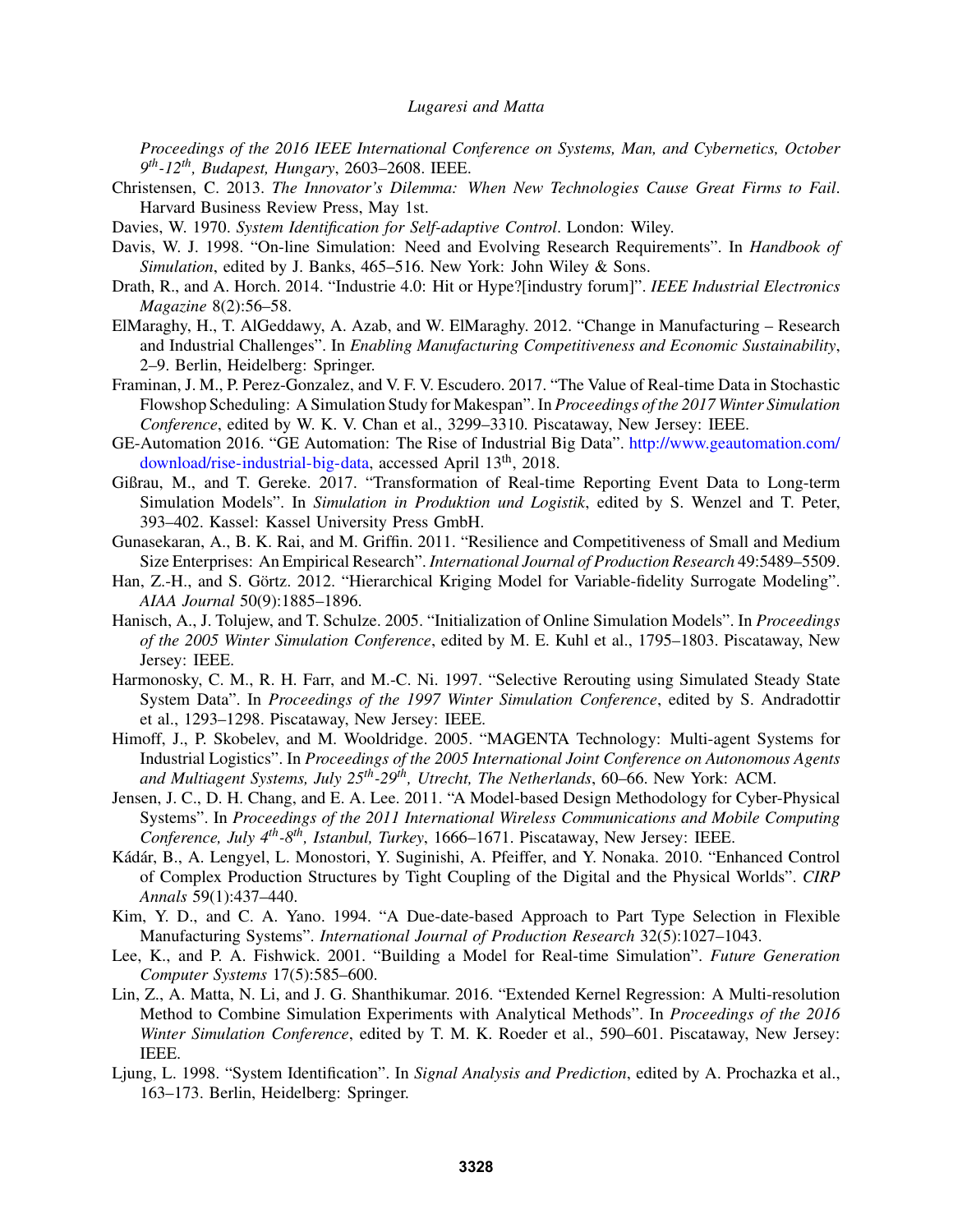- Luo, H., J. Fang, and G. Q. Huang. 2015. "Real-time Scheduling for Hybrid Flowshop in Ubiquitous Manufacturing Environment". *Computers & Industrial Engineering* 84:12–23.
- Manivannan, S., and J. Banks. 1991. "Real-time Control of a Manufacturing Cell Using Knowledge-based Simulation". In *Proceedings of the 1991 Winter Simulation Conference*, edited by B. L. Nelson et al., 251–260. Piscataway, New Jersey: IEEE.
- Manivannan, S., and J. Banks. 1992. "Design of a Knowledge-based On-line Simulation System to Control a Manufacturing Shop Floor". *IIE Transactions* 24(3):72–83.
- Marík, V., P. Vrba, K. H. Hall, and F. P. Maturana. 2005. "Rockwell Automation Agents for Manufacturing". In *Proceedings of the 2005 International Joint Conference on Autonomous Agents and Multiagent Systems, July 25th-29th, Utrecht, The Netherlands*, 107–113. New York: ACM.
- Mirdamadi, S., F. Fontanili, and L. Dupont. 2007. "Discrete Event Simulation-based Real-time Shop Floor Control". In *Proceedings of the 2007 European Conference on Modelling and Simulation, June 4th-6th , Prague, Czech Republic*, 235–240.
- Mohamed, E., P. Jafari, M.-F. F. Siu, and S. AbouRizk. 2017. "Data-driven Simulation-based Model for Planning Roadway Operation and Maintenance Projects". In *Proceedings of the 2017 Winter Simulation Conference*, edited by W. K. V. Chan et al., 3323–3334. Piscataway, New Jersey: IEEE.
- Monostori, L., B. Kádár, T. Bauernhansl, S. Kondoh, S. Kumara, G. Reinhart, O. Sauer, G. Schuh, W. Sihn, and K. Ueda. 2016. "Cyber-physical Systems in Manufacturing". *CIRP Annals* 65(2):621–641.
- Monostori, L., B. Kádár, A. Pfeiffer, and D. Karnok. 2007. "Solution Approaches to Real-time Control of Customized Mass Production". *CIRP Annals - Manufacturing Technology* 56(1):431–434.
- Mullarkey, P., S. Gavirneni, and D. J. Morrice. 2000. "Strategies for Successful Simulation of Manufacturing Systems: Dynamic Output Analysis for Simulations of Manufacturing Environments". In *Proceedings of the 2000 Winter Simulation Conference*, edited by J. Joines et al., 1290–1296. Piscataway, New Jersey: IEEE.
- Nasiri, M. M., R. Yazdanparast, and F. Jolai. 2017. "A Simulation Optimisation Approach for Real-time Scheduling in an Open Shop Environment Using a Composite Dispatching Rule". *International Journal of Computer Integrated Manufacturing* 30(12):1239–1252.
- Nelson, B. L. 2016. "Some Tactical Problems in Digital Simulation for the Next 10 Years". *Journal of Simulation* 10(1):2–11.
- Posada, J., C. Toro, I. Barandiaran, D. Oyarzun, D. Stricker, R. Amicis, E. Pinto, P. Eisert, J. Döllner, and I. Vallarino. 2015. "Visual Computing as Key Enabling Technology for Industry 4.0 & Industrial Internet". *IEEE Computer Graphics and Applications* 35(2):26–40.
- Rabbath, C. A., M. Abdoune, and J. Belanger. 2000. "Real-time Simulations: Effective Real-time Simulations of Event-based Systems". In *Proceedings of the 2000 Winter Simulation Conference*, edited by J. Joines et al., 232–238. Piscataway, New Jersey: IEEE.
- Rao, Y., F. He, X. Shao, and C. Zhang. 2008. "On-Line Simulation for Shop Floor Control in Manufacturing Execution System". In *Intelligent Robotics and Applications*, edited by C. Xiong et al., 141–150. Berlin, Heidelberg: Springer.
- Robertson, N., and T. Perera. 2002. "Automated Data Collection for Simulation?". *Simulation Practice and Theory* 9(6-8):349–364.
- Roßmann, J., E. G. Kaigom, L. Atorf, M. Rast, G. Grinshpun, and C. Schlette. 2014. "Mental Models for Intelligent Systems: eRobotics Enables New Approaches to Simulation-based AI". *KI-Kunstliche ¨ Intelligenz* 28(2):101–110.
- Sargent, R. G. 2009. "Verification and Validation of Simulation Models". In *Proceedings of the 2009 Winter Simulation Conference*, edited by M. D. Rossetti et al., 162–176. Piscataway, New Jersey: IEEE.
- Scholl, W., D. Noack, O. Rose, B. P. Gan, M. Li Peh, P. Lendermann, and P. Preuss. 2010. "Towards Realization of a High-fidelity Simulation Model for Short-term Horizon Forecasting in Wafer Fabrication Facilities". In *Proceedings of the 2010 Winter Simulation Conference*, edited by B. Johansson et al., 2563–2574. Piscataway, New Jersey: IEEE.